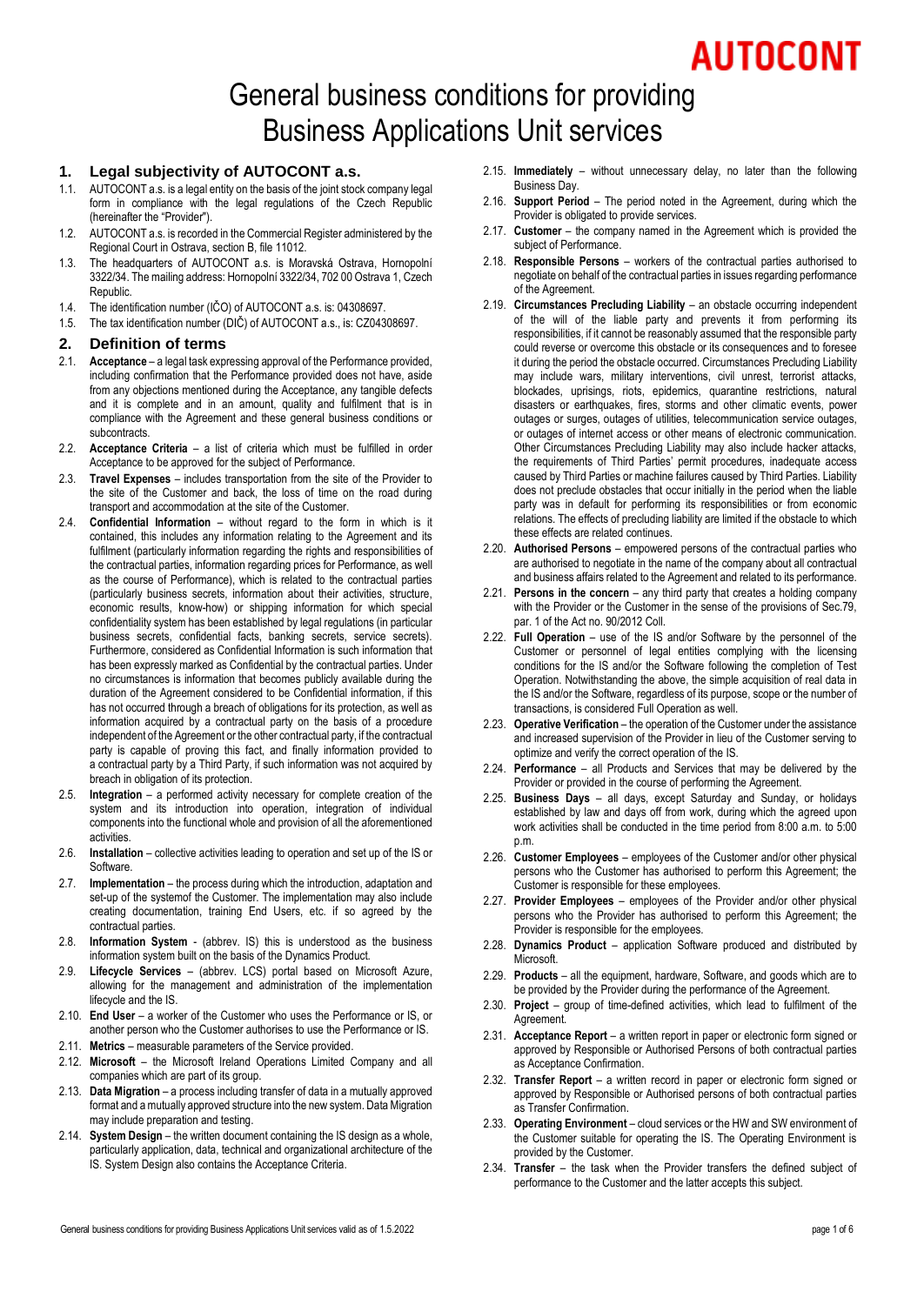# UTOCONT

- 2.35. **Steering Committee** the supreme body of the Project that takes the key decisions and Accepts the outputs of the Project. The members of the Steering Committee are the employees of the Provider and the Customer who have the necessary powers to ensure the support of the Project and sufficient resources for the implementation of the Project. It decides on all changes in the Project that affect the contractual provisions or the already Accepted performance of the Project if they affect the scope and price of the Project or the Performance deadlines.
- 2.36. **Scope Analysis** a written document containing the general scope of the implementation of the Dynamics Product.
- 2.37. **Service Desk** Provider service that serves to receive and record all requests for warranty repairs and support services.
- 2.38. **Service Calendar** period and days in which Maintenance service is provided.
- 2.39. **Maintenance Service** service related to administration, operation, development and regular maintenance of the IS.
- 2.40. **Services** all activities the Provider is to provide during the course of performance of the Agreement and which are necessary to fulfil contractual obligations.
- 2.41. **Support Services** services the Provider is obligated to provide on the basis of the Agreement during the course of the Support Period.
- 2.42. **Agreement** represents an agreement concluded between the Customer and the Provider, including all its amendments, supplements, annexes and all documents to which the Agreement refers and which are an integral part thereof. The Agreement describes in what manner and under what conditions the Performance is to be provided.
- 2.43. **Software** (Program equipment) a computer program with any source texts, if expressly noted that these are part of the Performance.
- 2.44. **Subcontractor** A Third Party that shares in deliveries to the Provider for the performance of the Agreement.
- 2.45. **Third Party/Person** A physical or legal person, which is neither the Provider nor the Customer, and which is not a Persons in the concern.
- 2.46. **Level of Support Services** concrete specifications of Support Services, their quantity, quality and conditions under which the Provider is obligated to provide these services.
- 2.47. **Project Management** a joint managing body with the participation of both the Customer and the Provider, comprising the Customer's Project Manager and the Provider's Project Manager, who is responsible for the management of the provision of services within the scope specified hereunder.
- 2.48. **Defect** a dispute between the actual functional characteristics of the provided Performance and the functional characteristics noted in the documentation or description of the Performance, if such a description is part of the Agreement or part of a document prepared on the basis of the Agreement. Also considered as defects are legal issues in the Performance. Standard features and functions of the Software, including those cases when such standard features and functions of the Software change as a result of updates of the Software made by its manufacturer, regardless of when the Software manufacturer made such a change, are not considered Defects.
- 2.49. **Statement of Work** a written document in electronic form which contains the list of Services implemented during the last period and a short description and the labour-intensity of the Service provided.
- 2.50. **Founders' charter for the project** the basic document describing the fundamental parameters of the Project and the principles for management and organization of the Project, in cases designated by the Agreement.
- 2.51. **Warranty Period** the period noted in the Agreement during which the Provider is obligated to remove defects free of charge.

### **3. Relationship between the Agreement and the general business conditions**

- 3.1. The general business conditions for providing services Business Applications Unit form an annex to the Agreement and are an integral part thereof.
- 3.2. These general business conditions for providing services Business Applications Unit of the Agreement are valid in their entire extent, unless otherwise modified by the provisions of the Agreement.
- 3.3. In cases of a dispute between the version of the Agreement and the general business conditions for providing services Business Applications Unit, the provisions of the Agreement apply.

# <span id="page-1-0"></span>**4. Performance**

- 4.1. The location for performance is the headquarters of the contractual party to whom the Performance is to be delivered.
- 4.2. The contractual parties are obligated to cooperate closely in particular to provide complete, truthful and timely information for the due performance of their obligations, while in case of a change in the essential circumstances that have or could have an impact on performance of the Agreement (including changes to headquarters), they are obligated to inform the other party of such

change no later than within five (5) Business Days after conducting such changes.

- 4.3. The contractual parties are also obligated to provide the other contractual party with cooperation enabling due performance of the responsibilities ensuing from the Agreement. The contractual parties acknowledge that compliance with the deadlines for Performance is subject to the Customer providing due and timely cooperation. If the Customer does not provide the agreed or necessary cooperation in a due and timely manner and this results in a change of the Performance deadlines by more than three (3) Business Days, the Provider is entitled to suspend the work on the subject of Performance. The deadlines for the Performance shall be extended at least by the duration of the delay, even if work is not suspended. In such a case, the Customer shall bear any demonstrable costs incurred to the Provider in connection with the change of the deadline for the Performance.
- 4.4. If the work is suspended for reasons that are not on the part of the Provider, including the Customer's failure to meet its obligations or provide cooperation, the Customer is obligated to reimburse the demonstrable costs incurred by the Provider as a result of such suspension of work.
- The contractual parties are obligated to work together mutually and to provide all information necessary for the due performance of their obligations from this Agreement.
- 4.6. The contractual parties are obligated to provide feedback to the contractual party regarding all realities that are or could be important for the due performance of this Agreement.
- 4.7. The contractual parties are obligated to create the conditions for performance of obligations from this Agreement in such a way that no delay occurs in the fulfilment of individual terms for providing proper performance or any delay in compensation for individual financial obligations.
- 4.8. In the interest of optimal performance of the Agreement, the contractual parties are obligated to fulfil their obligations duly and timely so that there is no delay in their performance. If any of the contractual parties is in default with performing their obligations, this party is obligated to notify the other contractual party immediately of the reason for the default and the anticipated deadline and method for its removal.
- 4.9. The contractual parties are obligated to fulfil their obligations in compliance with all relevant binding regulations and norms.
- 4.10. The contractual parties are authorised to perform their obligations by means of Third Parties or Persons in the concern, while remaining responsible as if they themselves had performed the work
- 4.11. None of the contractual parties is responsible for a default caused by a delay in performance of obligations of the other contractual party.

# **5. Rights and obligations of the contractual parties**

- 5.1. Rights and Obligations of the Provider
- 5.1.1. The Provider shall cooperate with the Customer's Project Manager in managing work and organising Project Management meetings.
- 5.1.2. The Provider shall plan and coordinate the implementation of the Services, and shall propose and draft the schedule thereof.
- 5.1.3. The Provider shall convene, in cooperation with the Customer, meetings to address issues.
- 5.1.4. The Provider shall inform the Customer of the progress of the work on dates and in a manner approved by the Project Management. Any solution which differs from the commission shall be discussed and approved by both contractual parties within the Project Management.
- 5.1.5. At the Customer's request, the Provider shall consult the solution during the Performance of the Agreement. No later than three (3) Business Days after a written request to discuss the solution, the Provider shall organise a meeting for that purpose and ensure the Provider's responsible personnel are present.
- 5.1.6. The Provider shall provide written comments on Customer-submitted material within three (3) Business Days of its receipt, unless otherwise agreed.
- 5.1.7. The Provider shall provide the necessary staff with the qualifications required for performing the Agreement.
- 5.1.8. In cooperation with the Customer, the Provider shall immediately address any defects that occur in the performance of the Agreement.
- 5.2. Rights and Obligations of the Customer
- 5.2.1. The Customer undertakes to create and provide the Provider with the appropriate working conditions for the performance of the Agreement in the extent specified by this Article of the General Business Conditions for providing Business Applications Unit services and/or the Agreement and/or the Founders' Charter for the Project. In this context, the Customer declares that it understands that the compliance of the Provider with the deadlines for the Performance also depends on the due and timely performance of the Customer's obligations stipulated in the General Business Conditions for providing Business Applications Unit services and/or the Agreement concluded with the Customer.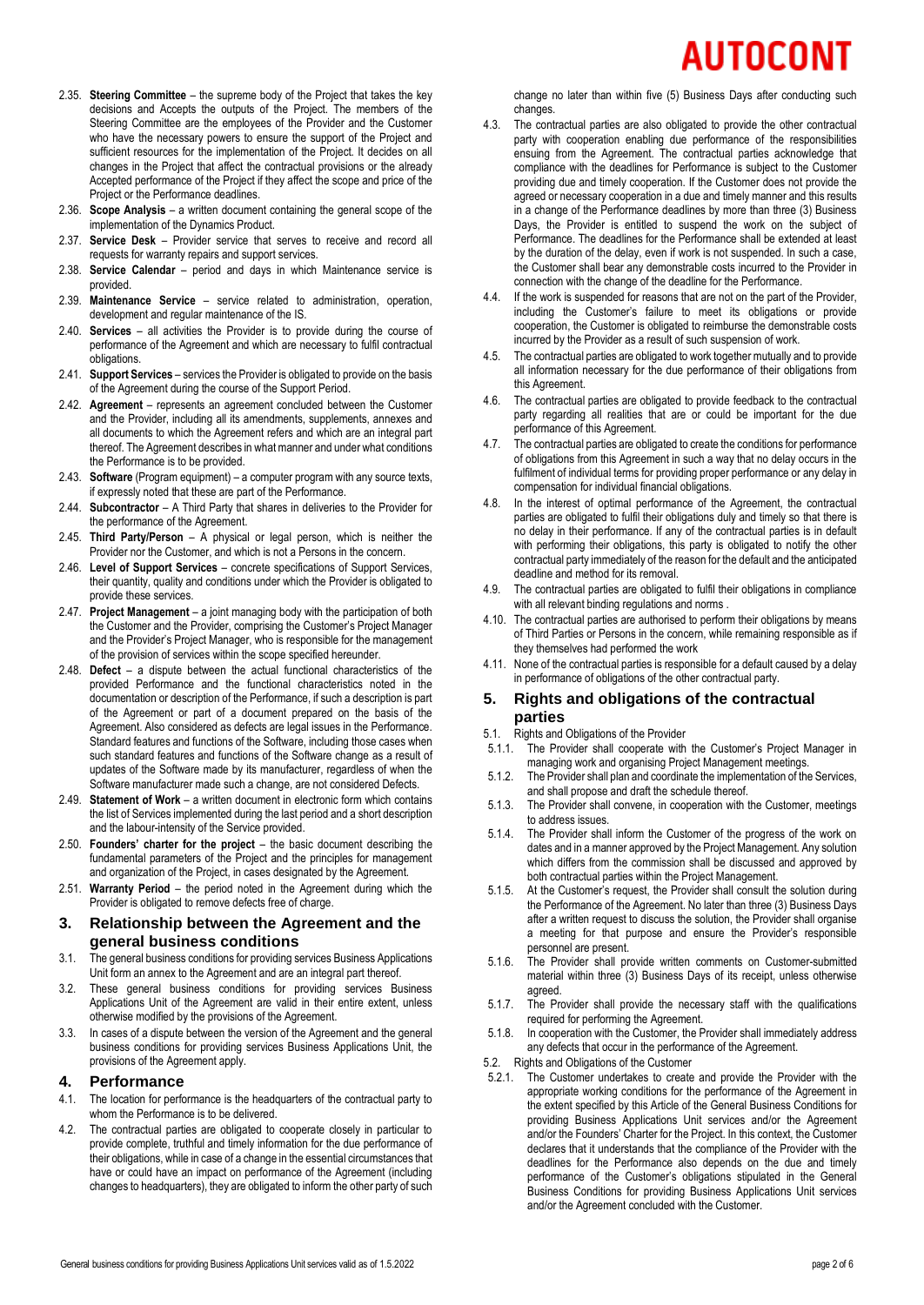# AUTOCONT

- 5.2.2. The Customer shall provide the Provider with the necessary or requested documents and information related to the Performance of the Agreement no later than three (3) Business Days after a written or verbal request to do so, unless both parties agree otherwise.
- 5.2.3. The Customer shall convene, in cooperation with the Provider, meetings to address issues.
- 5.2.4. At the Provider's request, the Customer shall consult the solution during the Performance of the Agreement. No later than three (3) Business Days after a written request to discuss the solution, the Customer shall organise a meeting for that purpose and ensure the Customer's responsible personnel are present.
- 5.2.5. The Customer shall provide written comments on material that is submitted within three (3) Business Days of its receipt, unless otherwise agreed.
- 5.2.6. The Customer undertakes to provide the Operating Environment in the extent and configuration recommended by the Provider. The Customer acknowledges that it may be necessary to increase the parameters of the Operating Environment during the provision of Performance with respect to the performance of the IS, number of IS users, number of transactions, etc. The price for increasing the parameters of the Operating Environment is not included in the price of Performance and shall be charged to the Customer on the basis of a separate price calculation.
- 5.2.7. The Customer undertakes to provide the required documents and information or ensure the cooperation of Third Parties whose solutions may affect the subject of Performance.
- 5.2.8. The Customer undertakes to ensure access to the Operating Environment necessary for the provision of the Performance.
- 5.2.9. The Customer is obligated to allow the Provider's personnel access to premises and workplaces connected with the subject of the Performance. The Customer is also obligated to provide, at the Customer's expense, the Provider's personnel with a project office and appropriate facilities on the Customer's premises and with access to the project office on Business Days.
- 5.2.10. The Customer must provide the necessary technical equipment and a suitable room for the training of the Customer's personnel and for business meetings during the implementation of the subject of the Performance.
- 5.2.11. The Customer undertakes to create an implementation team with appointed competent personnel with the necessary capacity and decisionmaking authority for the entire duration of the Project. If the Customer's members of the implementation team change in the course of the Project, the Customer is obligated to reimburse the Provider for demonstrable costs incurred by the Provider as a result of such changes.

# **6. Subcontracts and amendments**

- 6.1. The contractual parties may modify individual parts of the Agreement or clarify them with the help of written subcontract or amendments to the Agreement.
- 6.2. Unless otherwise expressly established by subcontracts or amendments to the Agreement, the rights and responsibilities of the contractual parties shall be governed by the Agreement.
- 6.3. In case of a dispute between the version of the Agreement and the versions of the subcontracts, the provisions of the subcontracts apply.
- 6.4. Changes to performed subcontracts against the provisions of the Agreement relate only to Performance provided on the basis of such a subcontract.
- 6.5. Termination of the effectiveness of any subcontract has no impact on the effectiveness of the Agreement.

# <span id="page-2-3"></span>**7. Price and payment conditions**

- 7.1. Prices are provided in Czech crowns (CZK) or in another convertible currency and are payable in Czech crowns using the rate of exchange of the Czech National Bank valid on the day the invoice is issued or in another convertible currency.
- 7.2. The Performance Price is established by agreement between the contractual parties.
- 7.3. The Performance Price does not contain value added taxes.
- 7.4. If the Agreement has been entered into for an indefinite period, the Performance Price is established in Czech koruna and growth in the consumer price index (rate of inflation) declared by the Czech Statistics Office rising by two (2) or more percentage points against the moment the prior provisions or increase in prices, upon which the Performance Price could be based in Services unilaterally increased from the side of the Provider, no more, however, than by the amount corresponding to such a percentage increase. The increased price is valid with the expiration of one (1) month after receiving notification of the increase.
- 7.5. The price is always payable on the basis of an issued invoice. To avoid applicable doubts, the price is payable by transferring the entire amount to the account of the Provider.
- 7.6. Invoices must contain all the appurtenances of accounting and tax documents required by valid legal regulations.
- 7.7. The payment term of the invoice, unless otherwise established by the Agreement, is fourteen (14) calendar days from the date of issuance. Invoices are paid by bank transfer to the account of the other contractual party.
- 7.8. Should the Customer be in default regarding the payment of the price for Performance or part thereof for longer than ten Business Days after the receipt of a written payment demand, the Provider may suspend works on the subject of Performance until the date on which the Provider's account is credited with the due amount. The Provider's Performance deadlines shall be extended at least by the period of such delay and the period necessary to resume the provision of Services.

# **8. Ownership rights, right to use the work and transfer of liability**

- 8.1. Ownership rights to the subject of Performance, which is to become the property of the Customer according to the Agreement, pass to the Customer on the date the price for the relevant subject of Performance has been paid in full.
- <span id="page-2-0"></span>8.2. If the Provider provides work as part of the Performance, which displays the marks of copyright works in the sense of the copyright act, the Provider shall provide the Customer with a non-exclusive license to use the works, which are subject to protection according to laws modifying the rights of intellectual property and which should be passed to the Customer according to the Agreement at the moment of transfer and by the date the price for such works has been paid in full. On the basis of the non- exclusive license, the Customer is authorised to use the work to which only the Provider is the bearer of ownership copyrights. The Customer is authorised to use the work in the following manner:<br>8.2.1. to use such we
- to use such work in compliance with the conditions established in the Agreement or in the negotiated licenses or any other documentation of the Software manufacturer related to such work;
- 8.2.2. to create a copy of such work only for the purpose of archiving or security backup. The Customer is obligated to safeguard the copy against loss or theft and must label it with all copyrights and markings as the original;
- <span id="page-2-2"></span>8.2.3. to transfer, assign, sell, lease or in any similar manner provide such work to a Third Party or Person in the concern only with the prior written consent of the Provider, if such work has not been expressly designated for providing to a Third Party or Person in the concern. In such a case, on the basis of the right to use the work the Customer is authorised to provide this right to use the work in such extent to such Third Party or Person in the concern for which the work has been designated.
- <span id="page-2-1"></span>8.3. The right to use the work could be further modified by special conditions of the bearer of the copyright. Such conditions shall form an amendment to the Agreement. In cases when the bearer of ownership rights to the copyright of the work provided to the Customer is entirely or in part a Third Party or Person in the concern, the Provider is obligated to provide the Customer with a sublicense to this work.
- 8.4. In regard to the fact that in accordance with Article [8.2](#page-2-0) the Provider provides the Customer with a non-exclusive license to the provided Performance, the rights of the Provider to the work according to Article [8.2](#page-2-0) remain preserved without regard to the aforementioned.
- 8.5. In cases not related to the provisions of Article [8.2](#page-2-0) it applies that during performance of the Agreement, when the Provider creates intangible goods, which are qualified as subject to protection according to generally binding regulations, modifying the rights to intangible goods, both parties are authorised to use such intangible goods without restriction.
- 8.6. In case the Customer uses the Performance contrary to the provisions of Article[s 8.2](#page-2-0) or [8.3](#page-2-1) the Provider is authorised to withdraw upon expiration of the provided written term for correction, which may not be less than thirty (30) calendar days and begins on the date following receipt of a complete written withdrawal. If the work was provided in compliance with Articl[e 8.2.3](#page-2-2) to a Third Party or Person in the concern, the right to use the Performance may also be cancelled if such Third Party or Person in the concern breaches it. The Customer is responsible for determining whether the Third Party of Person in the concern has ceased to use the work no later than by the expiration of the withdrawal period according to this provision.
- 8.7. The liability for damage to transferred items passes to the Customer on the date of their Transfer.

# 9. **Quality guarantee and liability for defects**

- 9.1. By providing a guarantee to the subject of Performance, the Provider is responsible for satisfying this throughout the established Warranty Period for specifications noted in the user and technical documentation. Non-existent documentation will be replaced by a description of the characteristics for inclusion in the Agreement.
- 9.2. The standard warranty period for provided Performance and is twelve (12) months from the Transfer of the Performance unless otherwise negotiated.
- 9.3. The warranty period begins with Acceptance of the Performance. If the subject of Performance is comprised of more parts, then the warranty period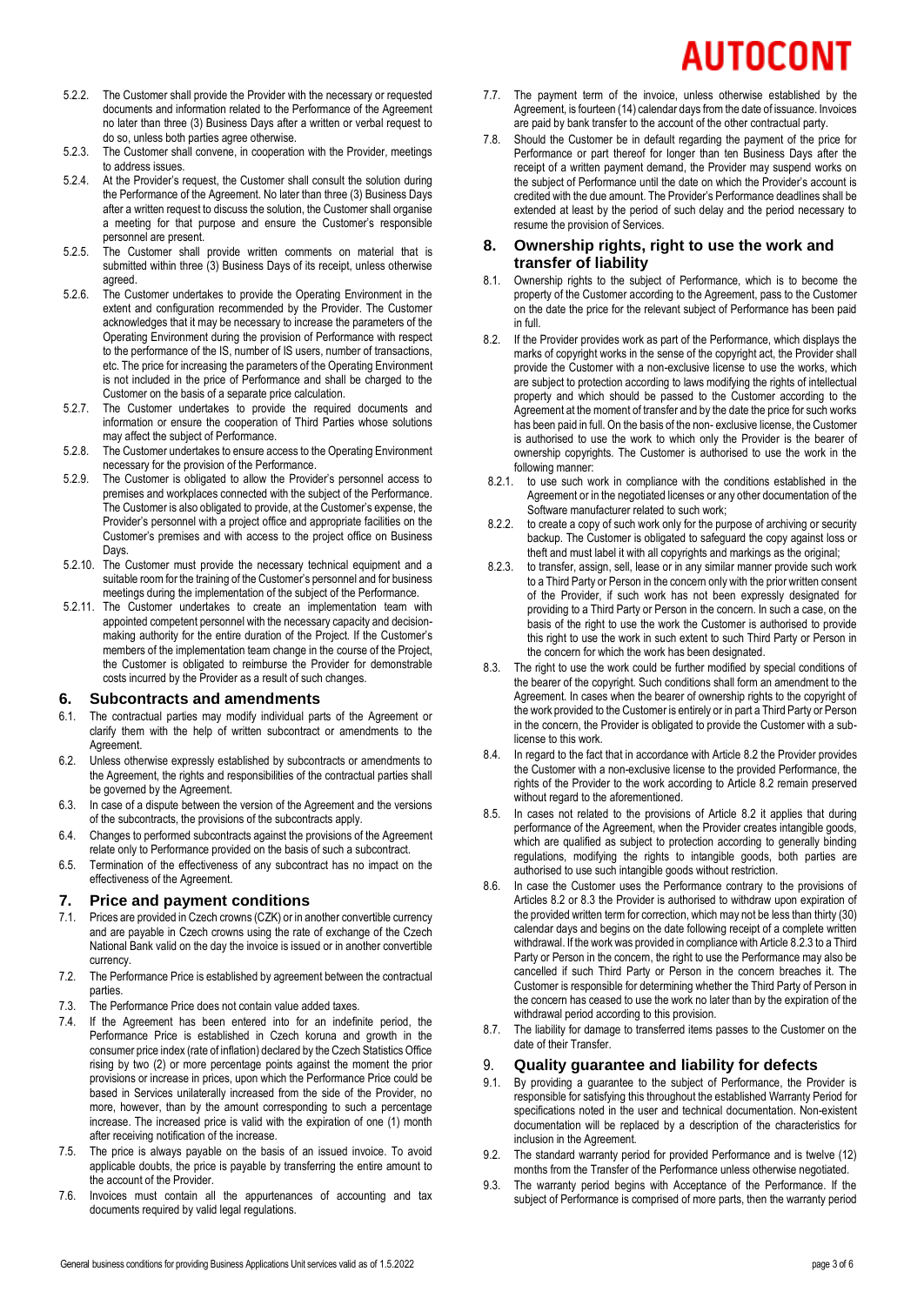# AUTOCONT

for each part of the subject of Performance begins at the moment of its Acceptance and is related to defects occurring within the warranty period.

- 9.4. The Customer sends requests for warranty repairs in written form by means of electronic mail, remote access applications, or by mail, fax in contact information noted in the Agreement. If this contact information is not shown in the Agreement, the Customer will send requests to contact information noted on the Internet pages of the Provider. Noted defects to the Performance must be sufficiently specified. Notification of determined Defects must be conducted no later than by the next business day during the warranty period.
- 9.5. Work on removing noted Defects, to which the warranty relates, will begin immediately. If it is not possible to remove such Defect immediately, the Provider notify the Customer of the anticipated term and method for removing the Defects.
- 9.6. The Provider is authorised to eliminate a Defect also by proposing a procedure that limits the manifestation of the Defect during normal operation.
- 9.7. If the Customer requests repair of a Defect not related to the warranty, the Provider and the Customer shall agree on the conditions of the output. The responsibility of the Provider is to inform the Customer in advance of the fact that the services requested by the latter are not covered by the warranty and will be billed according to the actual prices for the relevant services.
- 9.8. The costs of the Provider for activity related to analysis of requests to which the warranty does not apply, shall be borne by the Customer.

#### **10. Warranty restrictions**

- 10.1. The Provider does not bear responsibility for Defects and errors and the warranty does not relate to Defects and errors occurring:
- 10.1.1. by using the Performance contrary to the delivered user or technical documentation or the manufacturer's documentation;
- 10.1.2. by unauthorised or unprofessional intervention or incorrect use of the Performance by the Customer or a Third Party or Person in the concern without the prior written consent of the Provider;
- 10.1.3. by modification or any other intervention into the provided Performance without the consent of the Provider;
- 10.1.4. modification of the Software which is contrary to the conditions of the Agreement or law, by using the Software other than by a Provider supported operation and/or database environment or by using the Software contrary to the actual version supported by the Provider or manufacturer of the Software, all without the prior written consent of the Provider;
- 10.1.5. through a change in the parameters of the environment of the information system of the Customer in which the delivered Software is operated without the consent of the Provider;
- 10.1.6. by components of the information system of the Customer to which this warranty does not relate;
- 10.1.7. by the impact of computer viruses;
- 10.1.8. by neglect of prescribed maintenance, operation or services from the side of the Customer;
- 10.1.9. by wear to goods caused by its normal use and does not relate to defects for which a lower price has been negotiated;
- 10.1.10. by incorrect transport or storage, unprofessional or inadequate handling; by exposure to unfavourable external influences; by operation under conditions other than those established by the manufacturer or supplier;
- 10.1.11. by physical damage, on situations occurring by irreversible events (fire, flood, etc.), wind, damage by lightning or electrostatic charge.
- 10.2. Responsibility for the creation and use data in the Information System shall be borne exclusively by the Customer. At the same time, the Customer is responsible for ensuring safe backup of data in compliance with the rules standard for storing data in Information Systems. The Provider does not bear responsibility for loss or damage to data or data structures of the Customer.
- 10.3. Also not subject to the warranty are:
- 10.3.1. training of the Customer;
- 10.3.2. providing new versions of the system;
- 10.3.3. installation of repaired software errors;
- 10.3.4. providing support services.
- 10.4. The Provider shall not be liable for defects resulting from the functions or operational characteristics of the IS, Dynamics Product, Operating Environment, Third Party services or online services provided by Microsoft for the Dynamics Product under the license agreement concluded between the Customer and Microsoft. The Customer expressly acknowledges that the operation, development and changes of the IS, Dynamics Product, Operating Environment or online services are beyond the Provider's control. This exclusion from the Provider's liability for defects also applies to cases where the manufacturer of the Dynamics Product implements changes in the standard Dynamics Product to which analytical and design documents, IS documentation or program modifications are related at any stage of the implementation of the Project and IS lifecycle. Changes pursuant to the previous sentence which affect the Project or IS have the character of Circumstances Precluding Liability. The Provider and the Customer shall

agree on further steps in resolving the impact of such changes, and the Provider shall not be obligated to bear the associated costs or be liable for any damage arising as a result of such changes.

10.5. The Customer expressly acknowledges that the removal of defects and resolution of complaints or provision of the Provider's services related to the removal of defects or resolution of complaints are subject to the Customer's maintenance of the standard functionality of the Dynamics Product and IS, the conditions of operation and use of the Dynamics Product and IS determined by the manufacturer, and maintenance of all the individual components and the IS as a whole up to date by the Customer, and such conditions are beyond the Provider's control. For this reason, in the event that such conditions are not upheld, the Provider is not liable for defects or any damage and is not obligated to resolve complaints or bear the associated costs. In such a case, the Provider and the Customer shall agree on further steps when resolving defects and complaints.

#### **11. Communication of the contractual parties**

- 11.1. The method and rules of communication are defined by the Founders' Charter for the project when initiating the project. If this is not the case, the following paragraphs of this article shall be used.
- 11.2. Communication of the contractual parties takes place at the level of Authorised Persons. Unaffected by this is the option of the contractual parties to communicate by means of statutory organs.
- 11.3. A contractual party is authorised to appoint at any time another Authorised or Responsible Person; it is, however, responsible to notify the other contractual party immediately of such a change, no later, however than within five (5) business days from its execution.
- 11.4. Within the jurisdiction of the Authorised Persons are the following:
- 11.4.1. to control the progress of performance of the Agreement;
- 11.4.2. to prepare proposals for necessary changes and amendments to the Agreement, to prepare and sign proposed amendments and other contracts related to the Performance.
- 11.5. Within the jurisdiction of the Responsible Persons are the following:
- 11.5.1. to safeguard in organization all activities related to the performance of the Agreement;
- 11.5.2. to coordinate the cooperation of the contractual parties;
- 11.5.3. upon request to inform the contractual parties of the progress of the performance of the Agreement.
- 11.6. All notices given between the contractual parties and related to the Agreement or which are required to be given on the basis of this Agreement shall be made in writing and delivered to the other contractual party, unless otherwise stipulated by or agreed between the contractual parties.
- 11.7. The notices shall be deemed delivered upon the expiry of the third (3rd) day after their demonstrable sending.
- 11.8. Documents are received by the other party, some from the methods noted below:
- 11.8.1. in person with confirmation of acceptance;
- 11.8.2. by registered letter or another form of registered postal contact. In this case, documents are considered delivered on the date of their acceptance by the recipient, on the date the package is returned if not received by the recipient or in case not delivered, and further on the date when the recipient refused to accept the package;
- 11.8.3. by fax or electronic mail. In this case, the documents are considered delivered at the moment when the sender receives confirmation from the relevant technical equipment regarding successful dispatch, and or receipt confirmation. For removing possible misunderstanding, the contractual parties are obligated to mutually inform one another of due receipt of documents sent in this manners.
- 11.9. Documents shall be delivered to the address noted in the header of the Agreement unless otherwise agreed upon.

#### **12. Acceptance process**

- 12.1. Acceptance of the Performance or partial Performance may be effected for the Customer by a Responsible or Authorised Person . The Customer is responsible for ensuring the presence of the relevant persons during Acceptance.
- 12.2. The Provider and the Customer prepare the relevant Acceptance Report regarding Acceptance. The following are noted by the contractual parties in the report:
- 12.2.1. Performance or partial Performance was accepted without reservations; or
- 12.2.2. Performance or partial Performance was accepted with reservations, which do not prevent Acceptance – in this case, Performance is considered as accepted and the parties shall agree on the term and method for resolving the reservations; or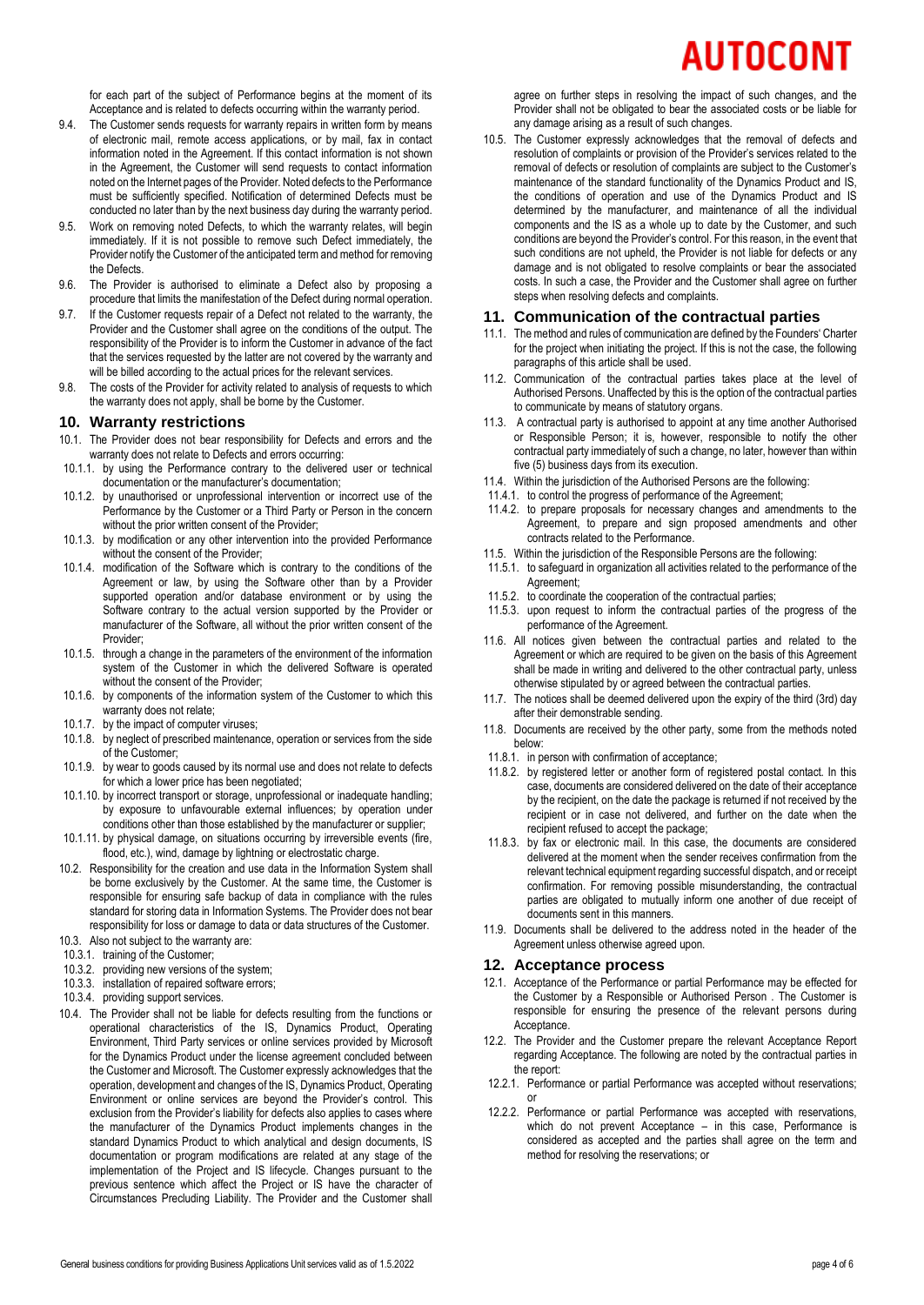- 12.2.3. Performance or partial Performance was not accepted in this case the parties note in the Acceptance Report the relevant material reservations preventing Acceptance including fulfilment or non-fulfilment of Acceptance Criteria in the form of a structured comparison report. In this case, the Performance or partial Performance is not considered to be accepted. The parties shall agree on a term and method for resolving the reservations and after their resolution, the acceptance proceedings will again be conducted.
- 12.3. If the Customer does not provide the cooperation necessary for conducting acceptance proceedings or does not exercise reservations preventing Acceptance within 5 (five) Business Days from the date when the Performance was submitted to it for Acceptance, the provided Performance shall be considered to be accepted.
- 12.4. In the event that the Customer uses the IS and/or Software for operations without Accepting the Performance or part thereof, the Performance is considered Accepted without reservations, and the Customer is entitled to invoice the price of such Performance. The simple acquisition of real data, regardless of its purpose, scope or number of transactions, is considered the use of the IS and/or Software for operation.

### <span id="page-4-0"></span>**13. Protection of confidential information**

- 13.1. The contractual parties are responsible for ensuring the confidentiality of acquired Confidential Information in the normal manner as during confidentiality of their own Confidential Information. The contractual parties have the mutual right to request substantiation of grounds of such principles of confidentiality of Confidential Information. The contractual parties are also responsible for ensuring confidentiality of acquired Confidential Information also among their employees, representatives as well as cooperating Third Parties and Persons in the concern, if such information has been supplied to them.
- 13.2. The contractual parties have the right to use, provide and access Confidential Information only in the extent and under the conditions necessary for due performance of rights and responsibilities ensuing from the Agreement.
- 13.3. In case of a termination of validity or effectiveness of some contractually negotiated provisions regarding protection of Confidential Information, the others remain valid and effective unless otherwise negotiated by the contractual parties.
- 13.4. Both parties will strictly preserve the confidential character of all such confidential materials and shall not use or show them to a third party. If the communication of information from confidential materials to a third party is necessary for performing the Agreement, then it is possible to provide the information only under the following conditions:
- 13.4.1. to a Third Party to which Confidential Information is to be communicated by either of the parties, consented to by the other party in advance.
- 13.4.2. The Third Party confirms in writing its obligation to preserve confidentiality of information, which has been conveyed to it as confidential in the same extent in which the contractual parties who communicated this information to the Third Party are bound .
- 13.4.3. Not considered as a breach in responsibility of the parties to preserve the confidential nature of materials is the submission of the following information:
- 13.4.4. that which is or will be publicly accessible or must be available on the basis of generally binding legal regulations, without a breach in the Agreement which the recipient received in compliance with the correct regulations from a Third Party or Person of the concern without any responsibility to preserve its confidential nature; in this case, the contractual party noted as the source of this information will not be shown;
- 13.4.5. that which has been freed of confidential character on the basis of a valid order of the court or public administrative body, under the assumption that the recipient:
- 13.4.5.1. submits to the party that he/she understands such an order immediately upon its receipt;
- 13.4.5.2. cooperates with the submitting party so that from the court or public administrative organ which issued the aforementioned order, he/she acquires the protective order that limits extraction and use of confidential materials exclusively for the purpose for which the original order for confidentiality should serve.
- 13.5. The responsibilities of the parties ensuing from this article will apply throughout the entire period the business secrets exist both for the period the Agreement is valid as well as for the period of one year after the end of the effectiveness of this Agreement for any reason.
- 13.6. By paying a contractual penalty, the right of an injured party to enforce protection is not affected in compliance with the provisions of Sec. 2988 of the Civil Code.
- 13.7. After the completion of Performance, each of the parties may request return of provided materials from the other party for completing the subject of the contract containing information of a confidential character or creating

business secrets and the other party is obligated to return this material immediately if it is not part of the subject of the Performance.

### <span id="page-4-1"></span>**14. Compensation for damages**

- 14.1. The contractual parties do not bear responsibility for damages caused in the context of valid legal regulations and the Agreement. The contractual parties are obligated to exert maximum effort to preventing damages and to minimizing the occurrence of damages.
- 14.2. None of the contractual parties is responsible for damage that has ensued as a result of materially incorrect or otherwise faulty submission received from the other party.
- 14.3. Only actually occurring damages shall be compensated. In the scope permitted by valid legal regulations, none of the contractual parties bears responsibility for any indirect, accidental or subsequent damages, damages caused to data or damages based on the losses of related profit or revenues or other financial losses, even those resulting from non-adherence to responsibilities toward administrative bodies, whether this involves damages ensuing as a result from a breach of the contract or legal responsibilities.
- 14.4. The parties to this binding relationship state that the above foreseeable damages, which possibly could occur by a breach in responsibilities of the Provider, represent the amount at most up to the amount of the price for the subject of Performance, regarding which there occurred a harmful event, in the case of performance on the basis of a service agreement is limited maximally by the annual value of Performance, unless another amount is negotiated. The Provider does not bear responsibility for loss or damage to the data of the Customer, possible reconstruction of lost or damaged data to the detriment of the Provider. Both contractual parties explicitly agreed that the total reimbursement for damages occurred during one event or occurred during a series of damaging events and which were caused in connection with the Performance of this Agreement is limited to the value of the Performance of this Agreement, in the case of performance on the basis of a service agreement is limited maximally by the annual value of Performance.
- 14.5. The Customer is entitled to apply any relevant claims for compensation for damages to the supplier only if after the origin of the harmful event, the Customer took all steps directed at minimizing the amount of damage and if the Customer immediately notified the supplier of the occurrence of the harmful event and provided the supplier with all necessary documents related to the occurrence of the harmful event.
- 14.6. The parties to this binding relationship are not responsible, in addition to cases established by relevant law, for the breach of obligations caused by force majeure, i.e. circumstances occurring independent of the will of the parties, which could not be prevented even exerting all possible effort or are objectively an irreversible accident.

### **15. Circumstances precluding liability - force majeure**

- 15.1. None of the contractual parties is responsible for default in fulfilling their obligations if caused by Circumstances Precluding Liability (force Majeure).
- 15.2. The contractual parties are obligated to notify the other party immediately upon the occurrence of Circumstances Precluding Liability preventing the due performance of the Agreement. The contractual parties are obligated to exert maximum effort to reverse and overcome the Circumstances Precluding Liability.
- 15.3. In case of a delay in performance by the Provider caused by Circumstances Precluding Liability, it applies that this is not a delay for the period such obstacle lasts. The Provider, however, is obligated to inform the Customer immediately of the occurrence of such an obstacle. If this delay lasts for more than three (3) days, the deadline for performance shall be shifted by the period of delay.

# <span id="page-4-2"></span>**16. Sanctions**

- 16.1. For each case of a breach in the conditions of use of the work (Article [8.2\)](#page-2-0),a contractual penalty has been established in the amount of one hundred thousand (100,000) CZK.
- 16.2. For each case of breach of responsibilities for protection of Confidential Information (Article [13\)](#page-4-0), a contractual penalty has been established in the amount of one million (1,000,000) CZK.
- 16.3. A contractual penalty is due within fourteen (14) calendar days from the date a written summons for its payment is received.
- 16.4. In case of a delay in payment of a monetary amount, the contractual party that is in default of payment is responsible for paying the other contractual party annual interest from the default in the amount of 0.05% daily of the owned amount for each day in default.
- 16.5. The occurrence of a claim for payment of a contractual penalty or interest from default, its billing or payment, is unaffected by the claim of the contractual party for compensation of resulting damages.